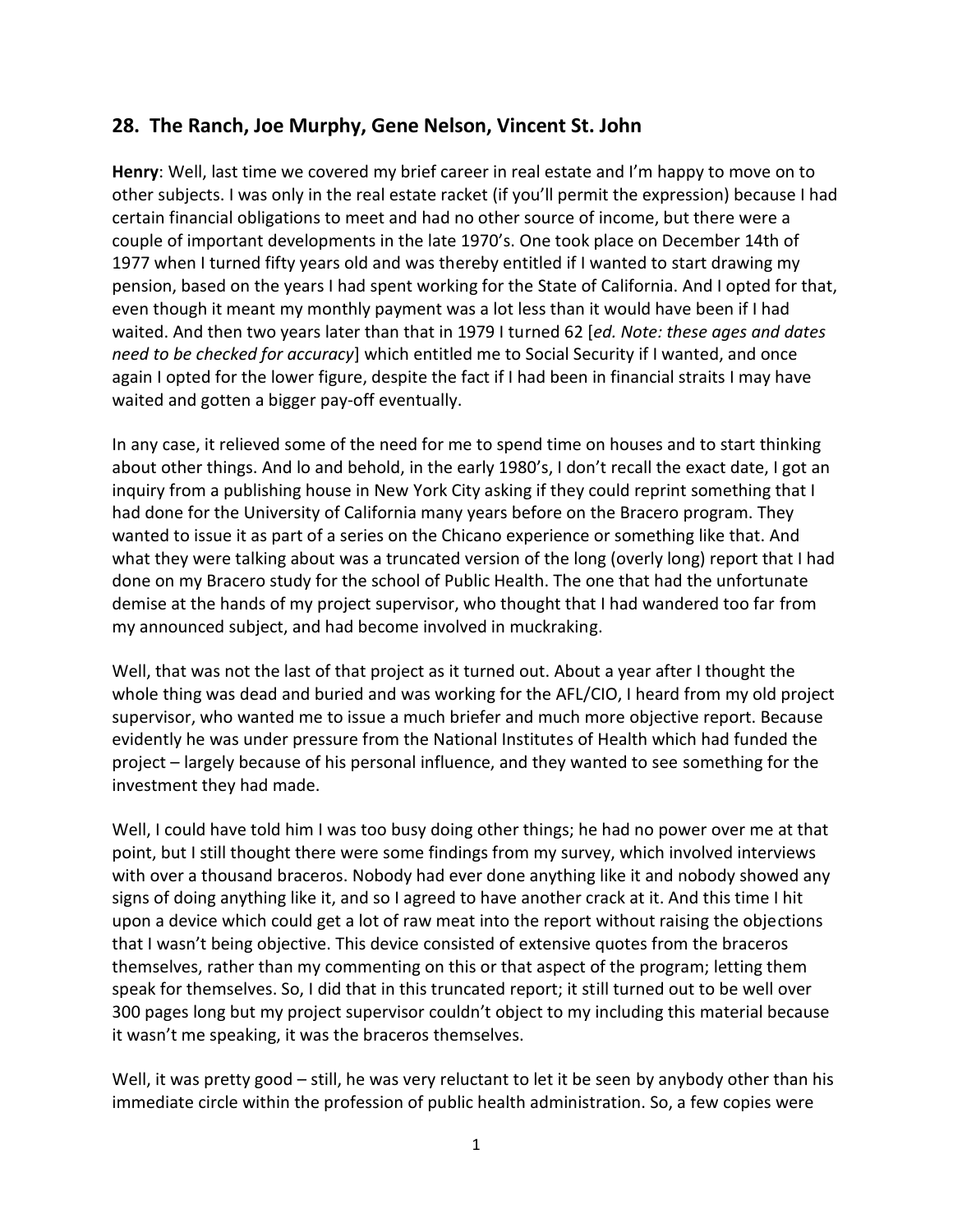made and sent off with severe warnings that it was for administrative purposes only, not to be circulated, not to be quoted, etc. I forgot about the whole thing. Somehow or other, this publisher in New York City, it was a wholly owned subsidiary of the New York Times I found out; somehow he had gotten a hold of a copy, and wanted to include it in his series on the Chicano experience in the U.S. It didn't have much to do directly with Chicanos, but he wanted to include it as part of the series. And I said that was okay with me, if I could write a new preface to explain the whole history of my bracero study, and he agreed to that. So in the early 1980's, I think it was probably 1982, I was again a published author, although it was not exactly a New York Times bestseller.

**Eugene**: What was the title?

**Henry**: The Bracero Program in California.

**Eugene**: The publisher?

**Henry**: The Arno Press.

Now, I was in the market for country property. I don't know exactly how I got the idea, but I visualized buying a place that had enough elbow room that I could indulge all of my interests, including spreading out my archives that I had been building up throughout the years in all of my roles: at the AFLCIO job as director of research for AWOC, and then my several hats that I wore at different times at the State Public Health Department, including pesticide studies, including surveillance of the Medicaid program, and also including farm labor studies to some extent in the Public Health Department.

I visualized a place where I could spread things out almost literally on table tops and start organizing my collections that were in chaos, scattered widely to some extent in basements here and attics there. I was going to pull them all together and put them in sufficiently good shape that I might not only use them for my own writing; I dreamed of telling the true story of AWOC which nobody else had and nobody else ever did. But then I also wanted a place that had enough room for me to indulge my continuing interest in painting, which I had let fallow for a long time but which I would like to have gotten back to every once in a while.

So I was always on the lookout for someplace in the environs of Northern California. And in 1984 I just happened to be talking with a friend of mine from the real estate world who said he had a client who was looking for rural property and had found something in Sonoma County near a little town called Forestville, which I had never even heard of up until that point. And he said that it sounded awfully good, but this client of his had been turned off by the fact that the people who were occupying the place were freaks. Who claimed they had a religious community going, which was in fact a pot farm. And she didn't want to get involved. Well, my friend, the real estate agent, said in fact they were on their way out because they hadn't been paying for years and were about to be evicted by the Sheriff, and the owner of the place would be willing to sell it very reasonably, just to get it off his hands.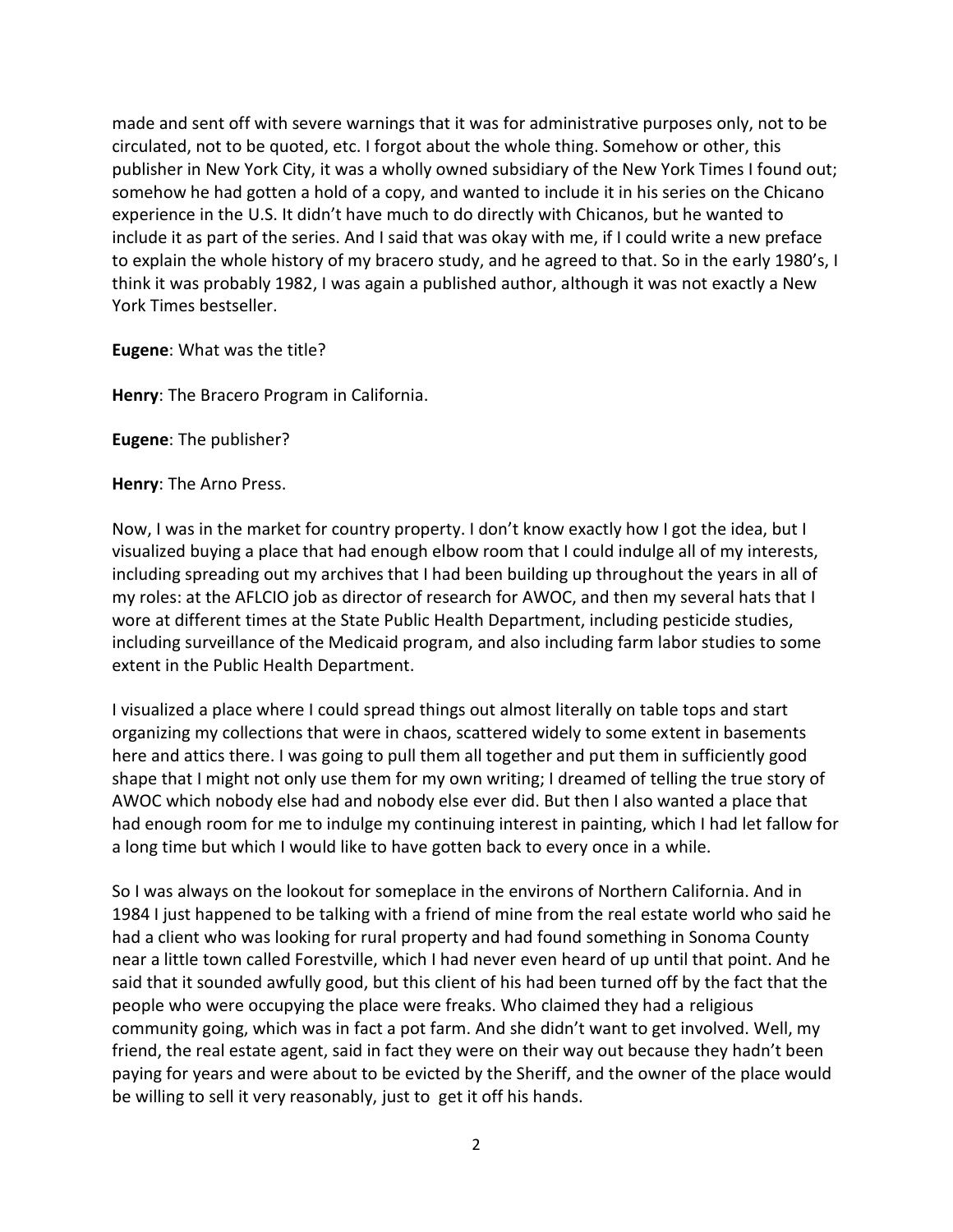So, I said I would be interested in looking at it, and he drove me up there one weekend and it was a pretty interesting looking place. Even though it was steep and not very much of the 27 acres was usable, but there were lots of trees, and certain vistas from the tops of some of the places on the property. So I became very interested. And it was just a matter of waiting for the eviction process to take its course, and in order to satisfy the sale I needed to come up with all cash, which I was able to do. And in March of 1984 I became the owner of these 27 acres outside of Forestville. The place really wasn't in such bad shape; the religious cult hadn't trashed it.

So, at that point my significant other, Lois, had a son named Patrick who was at loose ends, and we worked out an arrangement whereby he could help develop the place in Forestville, including building a cabin for himself. There was one main house, and I guess at that time there was one other usable building on the highest point which was being sublet to a guy named David who was interested in computers and worked up there by himself. He wanted to continue staying in that cabin. So Patrick and I built a cabin for him down in the valley. When that had been finished, he began looking for employment elsewhere in the vicinity and found somebody in the town of Occidental, which was a few miles away. This fellow was doing some building of his own. Patrick considered himself to be a fairly competent carpenter's assistant. So, he started working for this guy. And all of this is a prelude, if you can bear with me, to quite a digression in my career arc, if you could call it that.

Patrick had a friend from Southern California who came up and shared the cabin with him and started working for this guy in Occidental. They lost their job with the builder in Occidental but were able to find employment as gardeners for an elderly couple. And now this gets into the meat of my story.

The elderly man named Joe Murphy was one of the last of the old Wobblies; a Wobbly being a member of the Industrial Workers of the World, an organization that had been a real power in the country in the early 1900's. I had learned about it from a course I took at Pomona College on social movements and the IWW had a real social movement back in the early part of the century. Joe Murphy was one of the last old Wobblies still standing, and Patrick and his friend Chester strongly suggested that I meet him, because they knew that I was interested in the labor movement. So I did, and was swept off my feet by the charm of Joe Murphy who was a good Irishman and he had the gift of Blarney. He apparently didn't have too many people who were that interested in the old days, when he would work in the wheat harvest, or the lumber industry or various things that he related. I gave him evidence of my own interests, I gave him copies of some of my writings; he was very impressed by them. So I began making video footage of him telling his stories. I guess I had in mind making a documentary eventually; I made a lot of tapes. I used to drive up from Berkeley to Forestville every week, and I would always stop off in Occidental along the way.

For about two years at least this went on. I had a little Dodge Ram pickup truck; I would load it with archive boxes in Berkeley and drive them up to the Ranch (I called it a Ranch, which rather stretches the term in its usual sense). I helped build several more out-buildings; we built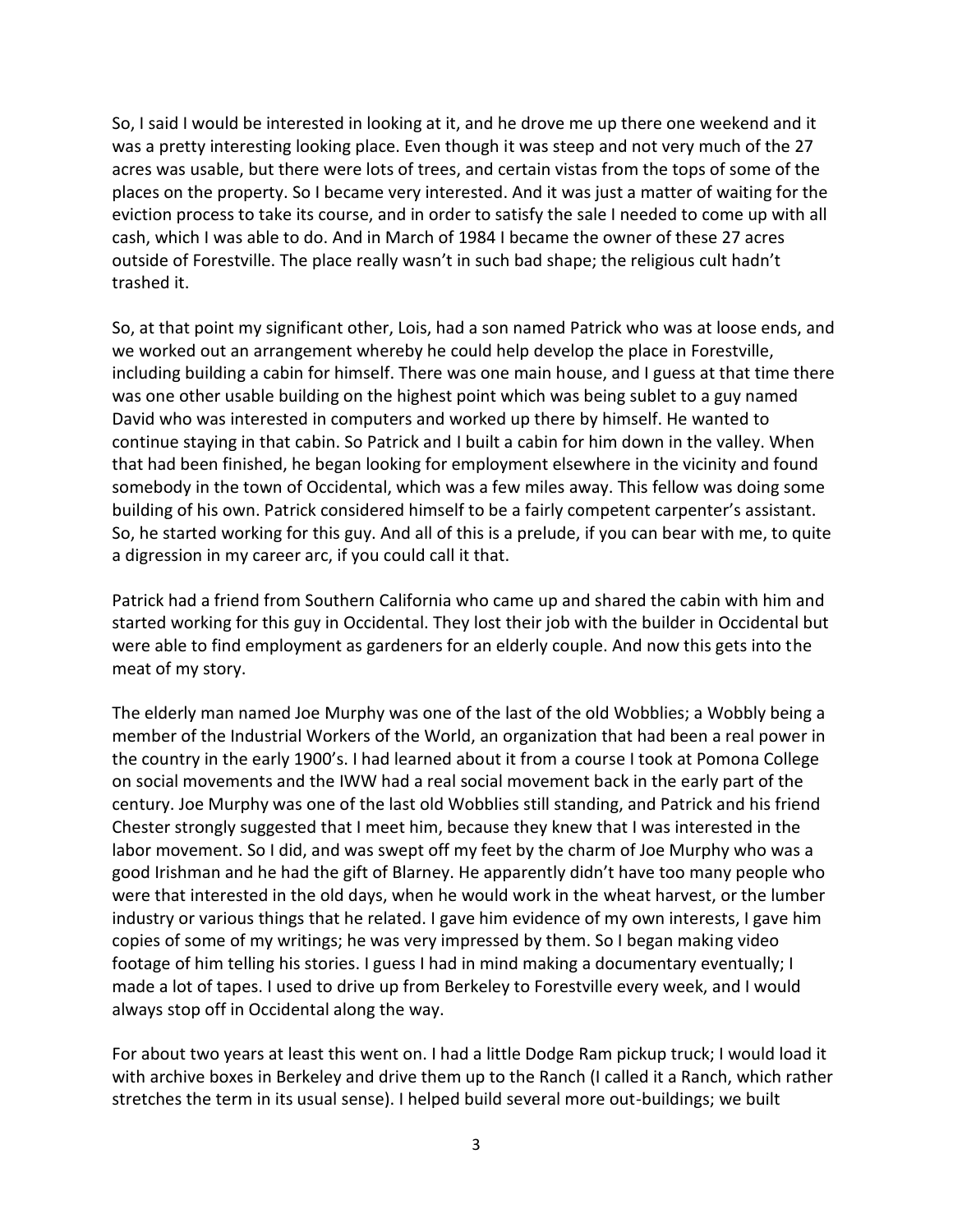something we called the Red Barn, and I personally built something I called the "Library". Along about this time – we're now talking about the late 1980's – Patrick de-camped and the cabin down in the canyon that Chester was now living in was not adequate in several respects. There was no source of water down there for one thing. But it seems there was another point on the property at which a water line had been laid out with the expectation that a cabin would be built there. So, Chester had a friend from Southern California, who was in fact a skilled carpenter, and we brought him up to build a cabin for Chester himself, where he would have electricity and water and all the modern conveniences, including an out-house. That cabin has stood the test of time.

Now, I regret to say that I was never sufficiently well organized to carry out my grand plan of working on the archive boxes to make them usable for research purposes.

Another out-building was built by Patrick before he de-camped, on the highest part of the property, which is where there were two huge storage tanks for water, but alongside of those there was a bare space which was level and big enough to build what I called a Studio Gallery. It was divided into two halves, and one half would be devoted to my painting materials and the other would be devoted to hanging them where people could admire them. Well I'm afraid that I never realized much if any of that.

But then my attention was seized by the case of Joe Murphy who went into the hospital in 1989 I guess it was to have an angioplasty, a procedure that I happened to know something about because I myself had a heart problem and I understood that it was a relatively routine procedure that involved cleaning out some blockage in one of the coronary arteries, and the implantation of something called a stint. Well, I knew that Joe was going to have this done on a certain date and I started calling up to his home immediately after that to find out how it was going, and I didn't get an answer for several days. And I feared the worst, and in fact the worst had happened. The surgeon had bungled the procedure. Joe had been kept alive on whatever kind of heart/lung apparatus they had. His wife was Doris, who was by his side the whole time, and none of it did any good, and she finally had to agree to have the plug pulled.

I had become sufficiently friends with Joe that she wanted me to preside at his memorial service, which took place in May of 1989. At that service I met a man named Archie Green, and I understood from Doris that he was a labor historian and that he and I ought to get to know each other. So I did talk to Archie at that time and agreed we should get to know each other better. One thing led to another and we decided – I guess it was my idea originally – to start a non-profit foundation in honor of Joe Murphy and the IWW tradition. They had a little cabin, that is, Doris Murphy had a little cabin on her property now, which had been used for occasional overnight guests. But we decided that it would be converted to a library for Joe's memorabilia and for other books and relevant materials for anybody interested in the history of the IWW. And there was a lawyer who was sufficiently interested, to do the paperwork for creating this non-profit organization. And a long-time friend of mine named Eugene Nelson got interested because he was himself a member of the IWW, which still existed by the way, even though it didn't attract any attention anymore. But the whole idea of the IWW was to have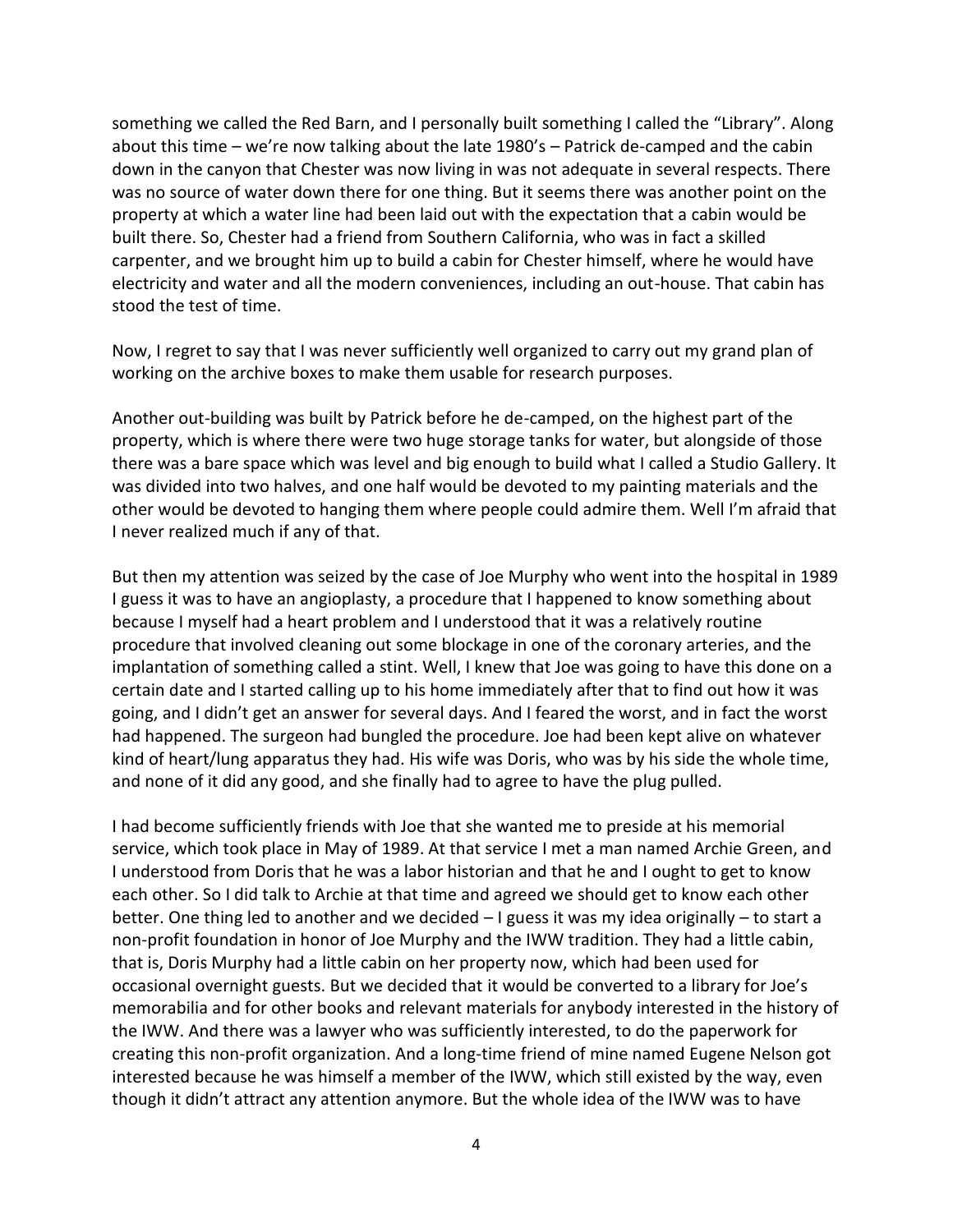every worker in one big union rather than dozens and dozens of small unions, sometimes competing with each other.

Well, Gene Nelson and I – again I have to confess it was my idea – I suggested that we collaborate on a biography of Joe Murphy. I guess I was influenced by the fact that I had collaborated with Joan London on a biography about the history of the farm labor movement. So Gene and I began alternating chapters and got up to several hundred pages of material before the inevitable happened. We both had very definite ideas about tone and style and so forth and the point came at which Gene himself said that he couldn't go on with it. So that was the end of that project, although the materials still exist up in my attic. Gene went his own way and wrote his own version in the form of an autobiographical novel, that is, it was as though Joe himself was telling it; it was fictionalized.

Meanwhile, Archie Green and I had become ever more friendly, and I became very caught up in his field, which was what he called labor culture, which he was at pains to distinguish from labor history. History being limited to the cold hard facts, and names and dates and places; whereas Archie was interested in the glue which held the workers together by means of common slang and jokes and songs; and he was in fact the father of that sub-branch of labor studies.

So I helped him in whatever ways I could; by driving him around, because for some reason or another he had never learned to drive himself. I would take photographs, which later appeared in his books. I did research for him at the Bancroft Library. And I felt I was making a useful contribution.

Oh, it's 7 o'clock. If I have another couple of minutes, I will end in this way. In the course of my exposure to the IWW, I had become fascinated by the figure of Vincent Saint John, who had been the head of the whole thing during a crucial period in the period about 1908-1914 and yet he didn't appear in the histories of the organization. All of which made it sound as though the leader, the virtual Mister IWW, was a man named Big Bill Haywood. So I was fascinated by the fact that Saint John had been virtually forgotten. And I happened – well, Archie Green in his research on another subject – happened to find that Vincent Saint John had been buried in the Mountain View Cemetery of Oakland. Unmarked grave, but Archie was able to give me the number of the grave and I could find out from the office exactly where it was located.

And I did, and I was moved. I had an epiphany that what was needed was a gravestone to indicate that here was a leader of an important social movement at one time. So I broached this idea to Archie and he agreed that the two of us would raise the funds for such a headstone, and I designed it and we had it put in place, and notified people that we thought might be interested and had a little ceremony one sunny day in June, I believe it was. About 2001. And [*David? Ed. question*] reported it.

And it was a high point in my life. Because that is going to endure, that monument is going to endure, whatever else I have accomplished. That stone will still be there. So much for that